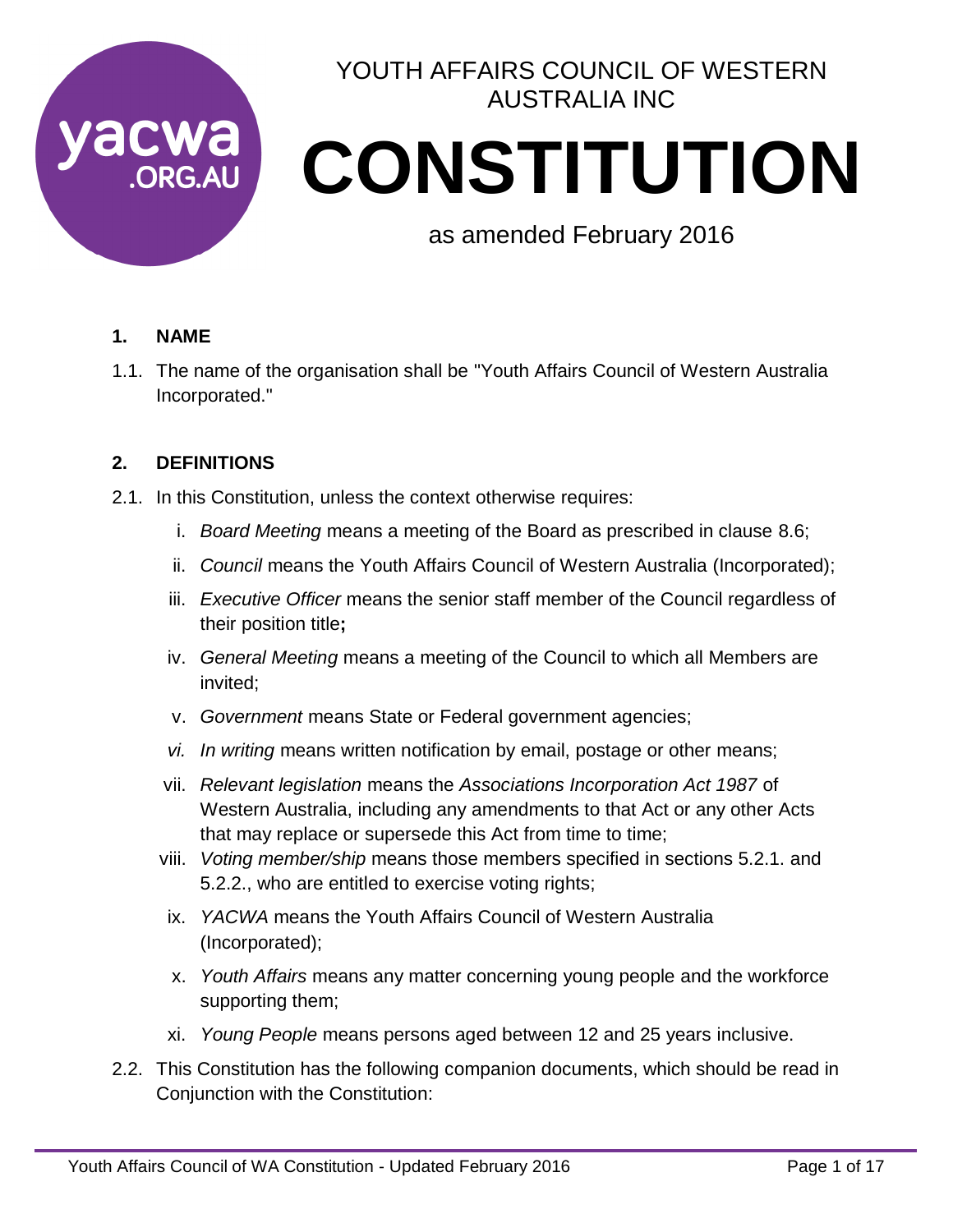

- i. YACWA Strategic Plan;
- ii. YACWA Board Charter;
- iii. Delegation of Authority.

# **3. MISSION AND OBJECTIVES**

- 3.1. The Council's mission, vision and objectives are outlined in the Council's Strategic Plan.
- 3.2. The property and income of the Council shall be applied solely towards the promotion of the mission and objects of the Council and no part of that property or income may be paid or otherwise distributed, directly or indirectly, to members, except in good faith in the promotion of those objects.
- 3.3. The Council does not undertake to represent, advocate for or defend individual members or member organizations on ethical, industrial or legal matters.

# **4. POWERS**

The powers of the Council are those conferred on it by the relevant legislation, including but not limited to the powers to do all things necessary or convenient for carrying out its objects, and in particular may:

- i. acquire, hold, deal with, and dispose of any real or personal property;
- ii. own and operate bank accounts;
- iii. invest its money, in any security in which trust monies may lawfully be invested or in any other manner authorised by this Constitution;
- iv. borrow, raise and accept money and other material resources upon such terms and conditions as the Council sees fit;
- v. give such security for the discharge of liabilities incurred by the Council, as the Council sees fit;
- vi. appoint agents to transact any business of the Council on its behalf, including but not limited to staff, consultants, volunteers and students on work placement;
- vii. enter into any other contract the Council considers necessary or desirable;
- viii. distribute money or other resources to other organisations for the purpose of furthering the objects of the Council as the Council sees fit;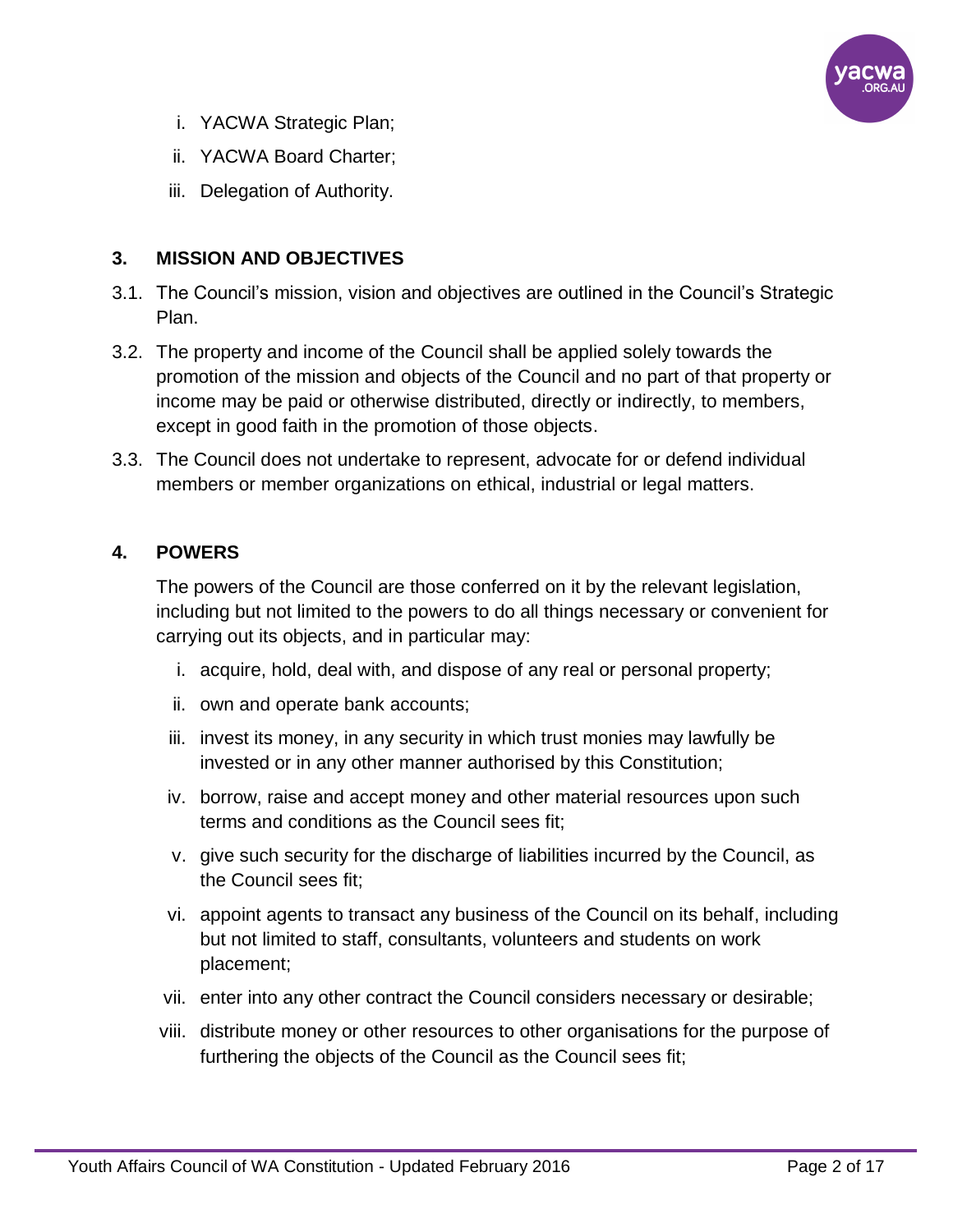

ix. act as trustee and accept and hold real and personal property upon trust, but does not have the power to do any act or thing as a trustee that, if done otherwise than as a trustee, would contravene the relevant legislation or this Constitution.

## **5. MEMBERSHIP**

# **5.1. Eligibility**

Membership of the Council is open to those who subscribe to the aims and objectives of the organisation, and who have an interest in youth affairs.

# **5.2. Categories of Membership**

- 5.2.1. Individual Member; open to those individuals who are eligible under 5.1, particularly including those who work or volunteer with or for young people, and young people themselves, but not including Members of Parliament or any other elected members of government or employees of YACWA.
- 5.2.2. Organisational Member; open to those organisations who are eligible under 5.1, particularly including those providing services to young people, but not including organisations, offices or departments of government.
- 5.2.3. Associate Member; open to those who:
	- i. are eligible under 5.1 but not eligible for other categories of membership, particularly due to connections with Government and/or due to being an employee of YACWA; or
	- ii. wish to be associate members although they may be eligible for other membership.

## **5.3. Life Membership**

- 5.3.1. Individual Members who have made a significant contribution to YACWA may be recognised as Life Members under the provisions of this section.
- 5.3.2. Life Members have the same rights as Individual Members as provided in this Constitution, however are exempt from section 5.7. (Membership Fees).
- 5.3.3. By ordinary resolution of the Board, an ordinary motion may be recommended to the Annual General Meeting for an individual to be awarded Life Membership.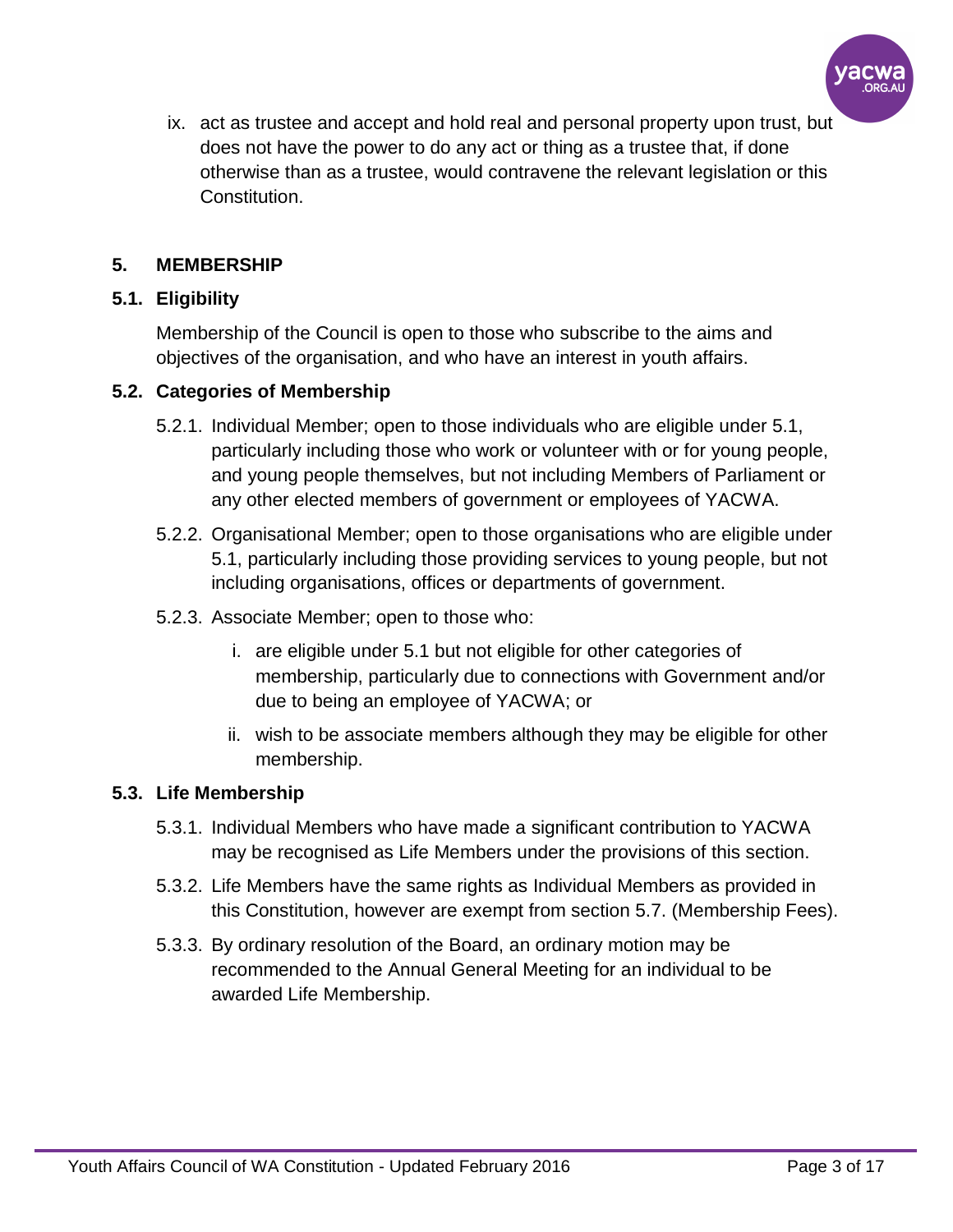

# **5.4. Rights of Members**

- 5.4.1. By virtue of their Membership, Individual Members, Organisational Members, and staff members of Organisational Members, gain access to YACWA's Member services.
- 5.4.2. Individual Members and Organisational Members have the same rights, including for the purposes of voting at General Meetings. Associate Members do not have voting rights.
- 5.4.3. A right or obligation of a person or organisation by virtue of their Membership of the Council:
	- i. Is not capable of being transferred or transmitted to another person or organisation, unless through the approved delegation of Proxy Voting powers for General Meetings of the Council as outlined in 7.7.
	- ii. Terminates upon the cessation of membership.

# **5.5. Admission to Membership**

- 5.5.1. An application for membership of the Council shall be:
	- i. made on a form approved by the Board, specifying the category of membership sought; and
	- ii. signed by the individual applying for membership; and
	- iii. lodged with the Council's Executive Officer, together with the sum payable as the first year's membership fee.
- 5.5.2. Where Organisational Membership is sought, the signature under 5.5.1.(ii) above is to be of a person authorised to sign on behalf of that organisation.
- 5.5.3. The Executive Officer shall refer the application for consideration by the Board at the next available Board meeting, for acceptance or rejection.
- 5.5.4. Upon an application being approved by resolution of the Board the Executive Officer shall, with as little delay as possible, enter the applicant's name in the Register of Members, whereupon the applicant becomes a member of the Council. The Executive Officer shall notify the applicant in writing that the application for membership of the Council was approved.
- 5.5.5. If the Board rejects a nomination for membership the applicant may advise the Executive Officer in writing within 14 days of receiving advice of the rejection, of an intention to appeal to the next General Meeting of the Council to affirm or overrule the decision of the Board. The Executive Officer will include this on the agenda for such meeting, providing time at the meeting for the nominee to be heard by, or make representations in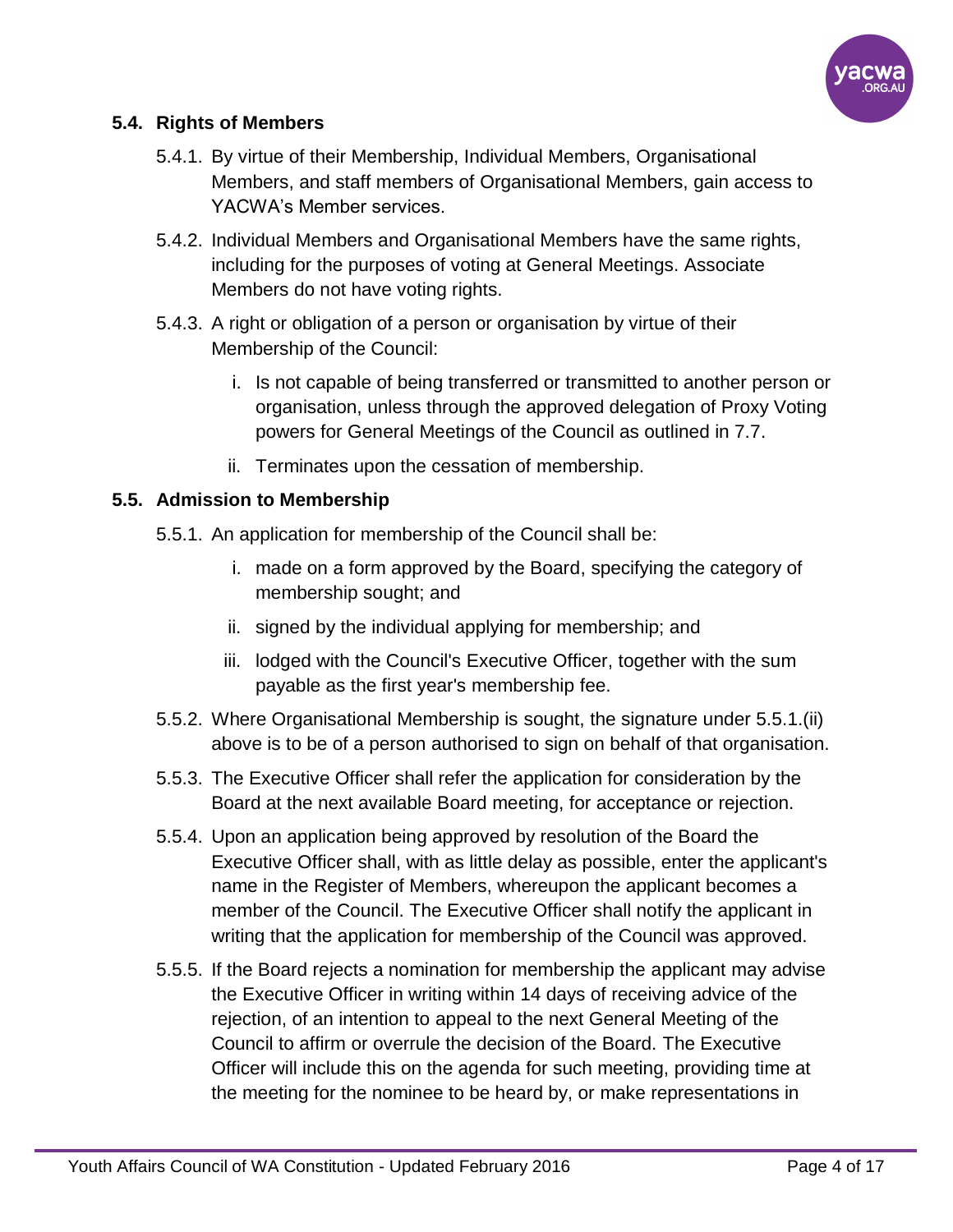

writing to, the meeting. If the decision of the Board is overturned the nominee will become a member of the class specified in the original nomination.

# **5.6. Register of Members**

- 5.6.1. The Executive Officer shall, as prescribed by the relevant legislation, cause to be maintained a Register of Members of the Council which records:
	- i. the name and current address of the Members;
	- ii. their membership category;
	- iii. their date of admission to, and termination of, membership; and
	- iv. any periods of office or Board membership.
- 5.6.2. The Register of Members shall be available for inspection by members at reasonable times at a place nominated by the Board. Members may make a copy of, or take an extract from, the register but have no right to remove the register for that purpose.
- 5.6.3. If a Member ceases to be a Member, under the provisions of this Constitution or through death, the Executive Officer shall delete the Member from the Register of Members as soon as is practicable.

# **5.7. Membership fees**

- 5.7.1. The Board will set the annual membership fees payable by members through an ordinary Board resolution, with these fees to be reviewed annually.
- 5.7.2. The Executive Officer will accept Member fee payments on or before 30 September each year, as payment for that financial year.
- 5.7.3. If a Member does not pay their fee within three months of the due date they cease to be a Member of the Council, unless the Board decides otherwise.

# **5.8. Termination of Membership**

- 5.8.1. A member or member organisation representative who delivers notice in writing of his or her resignation from the Council to the Executive Officer ceases on that delivery to be a Member.
- 5.8.2. A member who fails to pay their membership fee under 5.7.3 will cease to be a Member.
- 5.8.3. Members may be expelled from the Council under clause 5.9.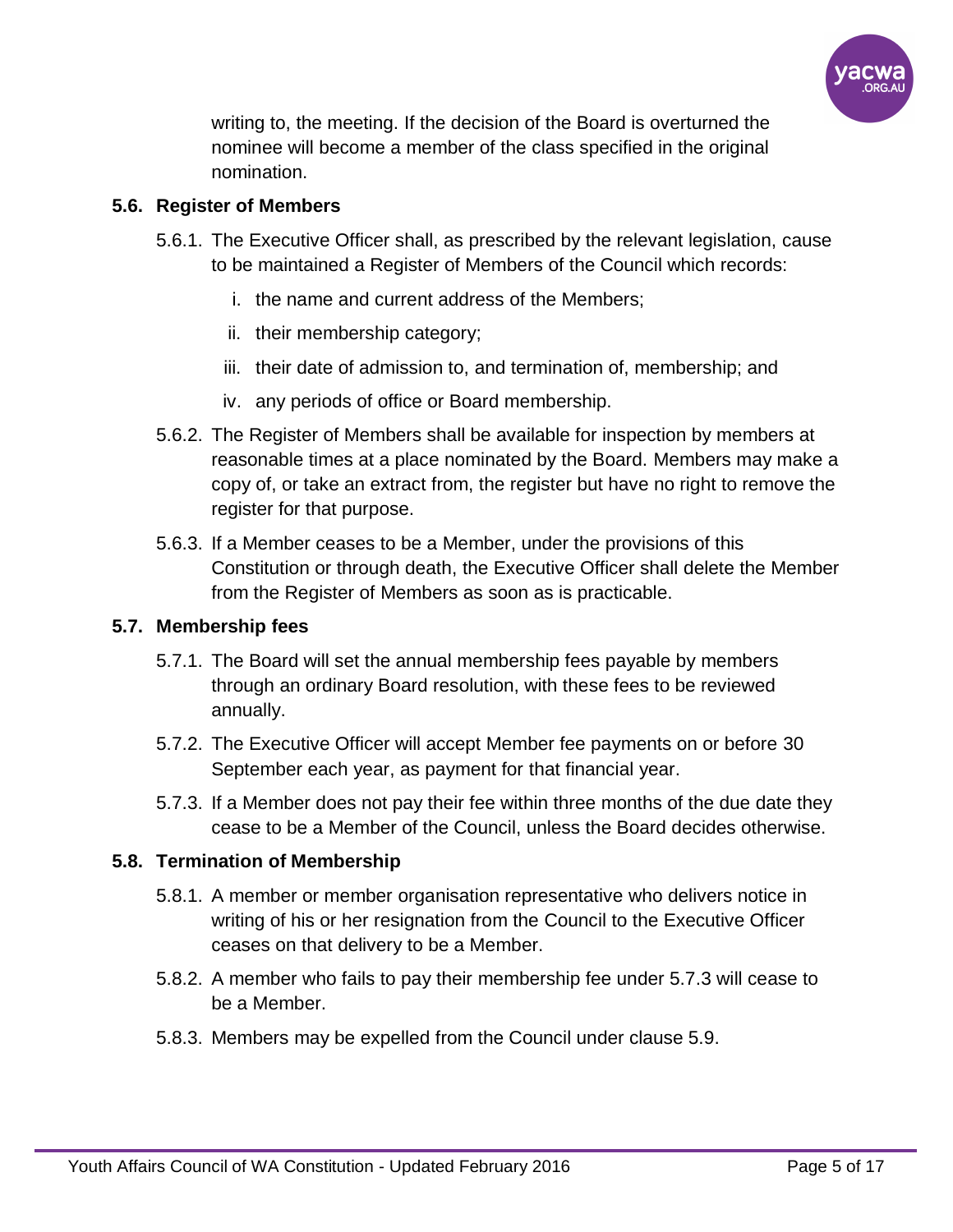

## **5.9. Expulsion from the Council**

- 5.9.1. Where the Board determines that a Member should be suspended or expelled from Membership because his or her conduct is detrimental to the interests of the Council, that Member will be notified in writing of:
	- i. the proposed suspension or expulsion;
	- ii. the time, date and location of the Board Meeting at which the question of that suspension or expulsion is to be decided;
	- iii. their ability to be heard by, or make representations in writing to, the Board before the decision is made; and
	- iv. the particulars of the conduct in question,

not less than 30 days before the date of the Board Meeting at which the matter is to be decided.

- 5.9.2. The Board may by two-thirds majority of those present and voting at a meeting suspend or terminate the membership of any members of Council who have been served as per 5.9.1 above, effective from the next day after that meeting. This will be communicated to the Member as soon as is practicable.
- 5.9.3. A member whose membership is terminated or suspended may, within fourteen days of termination or suspension, appeal in writing to the Executive Officer.
- 5.9.4. The Board shall call a Special General Meeting of the Council within one month of receipt of a notice of appeal referred to in sub-clause 5.9.3.
- 5.9.5. The Council shall decide whether such termination or suspension of membership shall be confirmed or lifted and may impose such conditions as it deems fit on the Member as a condition for reversal of the decision of the Board. The Member will have the opportunity to be heard by, or make representations in writing to, that meeting.

## **6. APPOINTMENT OF ORGANISATIONAL MEMBER REPRESENTATIVE**

- 6.1. In order for an Organisational Member to undertake their rights and responsibilities as a Member, they must appoint a representative to act on their behalf.
- 6.2. A representative of an Organisational Member must be eligible to be an Individual Member of the Council under this Constitution.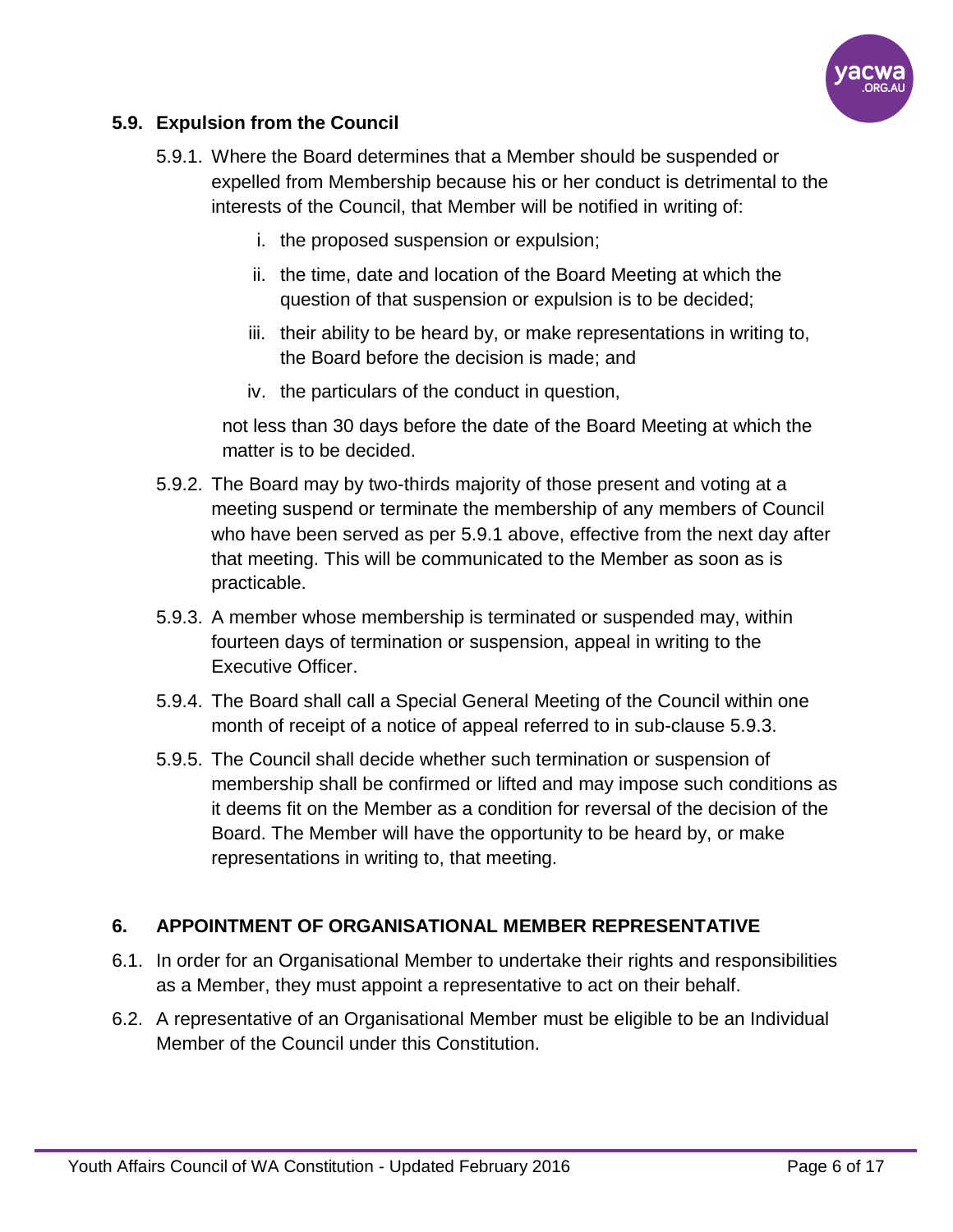

- 6.3. The appointment of a representative is to be made on a form approved by the Board and include details of the individual to be granted representative status, and the period and/or activity for which the appointment is to stand.
- 6.4. No individual may be a representative of more than one Organisational Member.

# **7. GENERAL MEETINGS**

## **7.1. Quorum of General Meetings**

- 7.1.1. No item of business shall be transacted at a General Meeting unless a quorum of members entitled to vote under this Constitution is present.
- 7.1.2. The quorum for General Meetings shall be twenty (20) voting Members, or one half of the voting membership, whichever is the fewer.
- 7.1.3. If within 30 minutes after the time specified for the holding of a General Meeting called in accordance with this Constitution a quorum is not present the General Meeting lapses, and the Meeting's Chairperson will decide whether to:
	- i. adjourn to the same time on the same day in the following week at the same venue; or
	- ii. to re-call the General Meeting under the provisions in this Constitution.
- 7.1.4. If within 30 minutes after the time specified for the holding of a General Meeting called under 7.1.3.i a quorum is not present the General Meeting may proceed as if a quorum was present.

## **7.2. Notice of General Meetings**

- 7.2.1. The Board shall give at least 21 days notice in writing to all members of the place, day, and time for the holding of a General Meeting, and of the nature of the business to be transacted.
- 7.2.2. Notice of a General Meeting will be sent to the addresses listed on the Register of Members, and will be deemed to be properly effected if sent as such.

# **7.3. Annual General Meeting**

7.3.1. The Council shall, once each calendar year, hold an Annual General Meeting (AGM).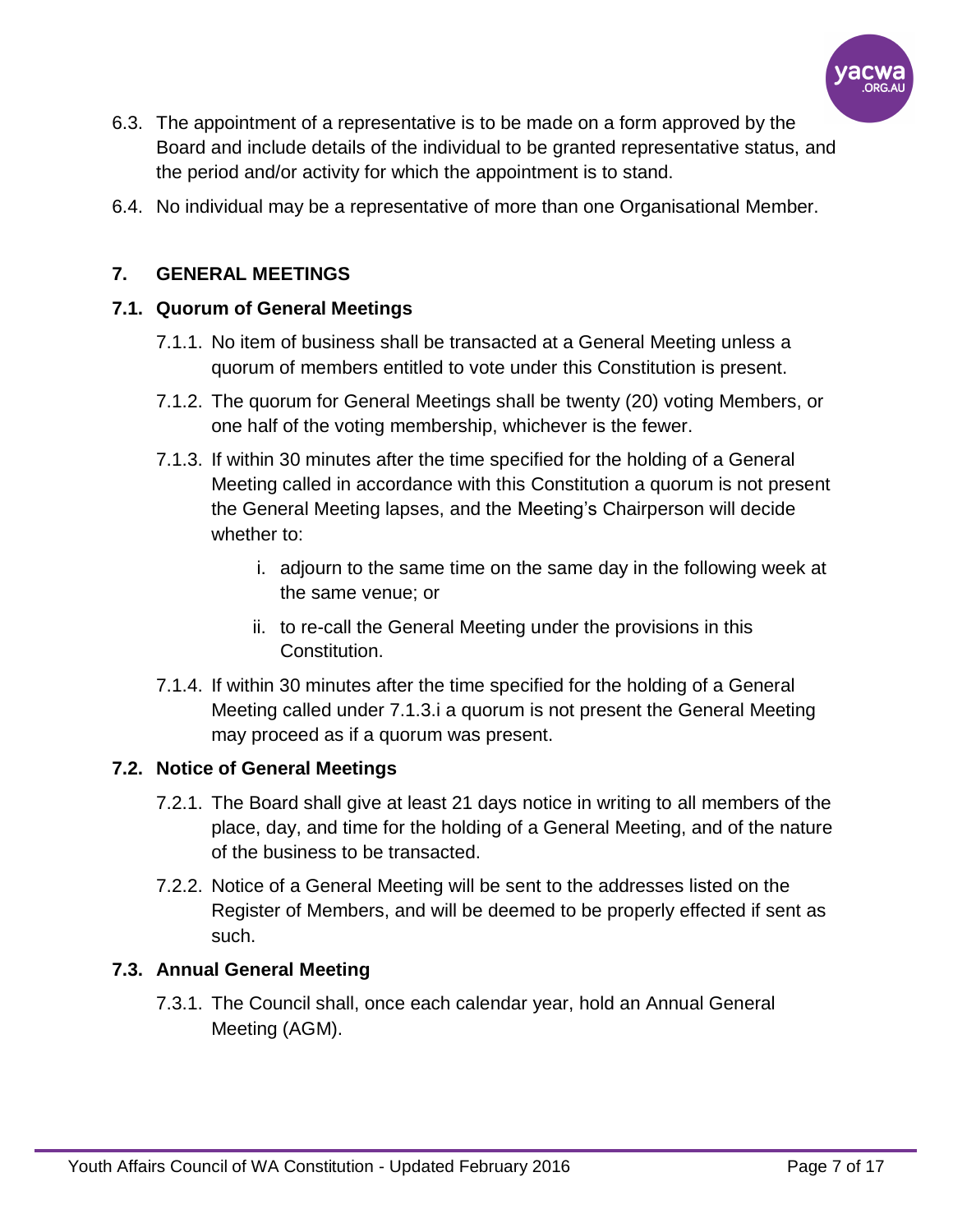

- 7.3.2. The AGM shall be held on such day (being within the period of four months beginning at the end of the Council's most recently ended financial year) as the Board may determine, in line with the relevant legislation.
- 7.3.3. The AGM shall be in addition to any other meetings that may be held in the same year, and shall be specified as such in the notice convening it.
- 7.3.4. The ordinary business of the Annual General Meeting shall be:
	- i. to confirm the minutes of the last preceding Annual General Meeting;
	- ii. to consider the audited statement of the Council's accounts in respect of the most recently ended financial year and the Auditor's report on such;
	- iii. to consider any reports of the Council and/or Board;
	- iv. to accept nominations to the Board, or if an election has been held for Board positions under this Constitution, to accept the results of that election; and
	- v. any other business requiring consideration as noted on the agenda.
- 7.3.5 The Annual General Meeting may transact special business of which notice is given in accordance with this Constitution.

#### **7.4. Special General Meetings**

- 7.4.1. Special General Meetings may be called:
	- i. by the Board through an ordinary resolution; or
	- ii. by written request of not fewer than ten (10) voting Members,
		- a. stating the proposed business of the Special General Meeting; and
		- b. containing signatures of those Members requesting it, and
		- c. presented to the Executive Officer in writing; noting that
		- d. the request may consist of several documents in like form.
- 7.4.2. On receipt of a member request for Special General Meeting the Board must, within 28 days, submit notice of that Special General Meeting or inclusion of the proposed business in the agenda for an upcoming Annual General Meeting, with the meeting to consider that business to be held no less than fourteen (14) days and no longer than two (2) months from the date of receipt of the request.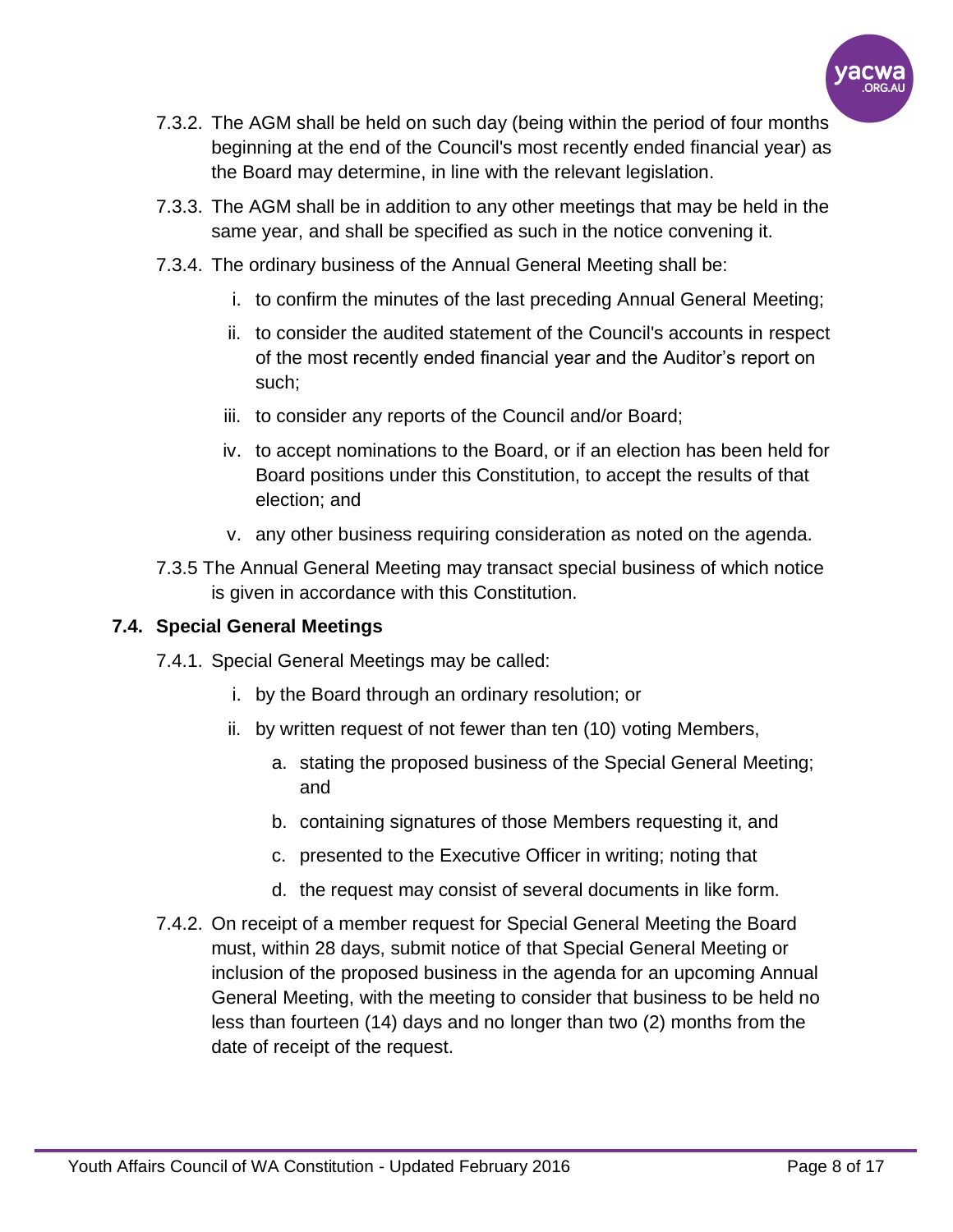

- 7.4.3. If a Special General Meeting is not convened within the relevant periods under 7.4.2, the requestors together or any individual requestor may convene the meeting, as if they were the Board.
- 7.4.5. A Special General Meeting convened by requestors in accordance with these rules shall be convened in the same manner as that in which the Board convenes Special General Meetings, including with all reasonable costs of that Meeting being borne by the Council.

# **7.5. Procedure at General Meetings**

- 7.5.1. The Chairperson shall chair General Meetings of the Council. In the absence of the Chairperson, the Vice- Chairperson shall chair General Meetings of the Council. If the Chairperson or Vice-Chairperson is not present or is unwilling to act, or if it has been agreed by the Board, the Members present shall appoint one of their Members to chair the meeting.
- 7.5.2. The person chairing a General Meeting at which a quorum is present may, with the consent of the meeting, adjourn from time to time and place to place, but no business shall be transacted at an adjourned meeting other than the business left unfinished at the meeting at which the adjournment took place.
- 7.5.3. Where a meeting is adjourned for 21 days or more, then like notice of the adjourned meeting shall be given as in the case of the original meeting.
- 7.5.4. Votes at General Meetings are to be conducted by show of hands, and a declaration by the Chairperson that a resolution has been passed is considered evidence of that fact. A written poll on a decision may be required if called for by the Chairperson or by three (3) Members present or by proxy, to be conducted immediately in such manner as the Chairperson directs.
- 7.5.5. The Board must cause proper minutes of all proceedings of General Meetings to be taken, and stored within 30 days with the Council's other records. Once these minutes have been approved at a subsequent General Meeting they are to be signed by the Chair of either the original meeting or the meeting at which a motion for approval was passed, and returned to the Council's record storage.

# **7.6. Voting rights at General Meetings**

7.6.1. Voting rights may be exercised by Individual Members and Organisational Members at General Meetings, with each Member being entitled to one vote.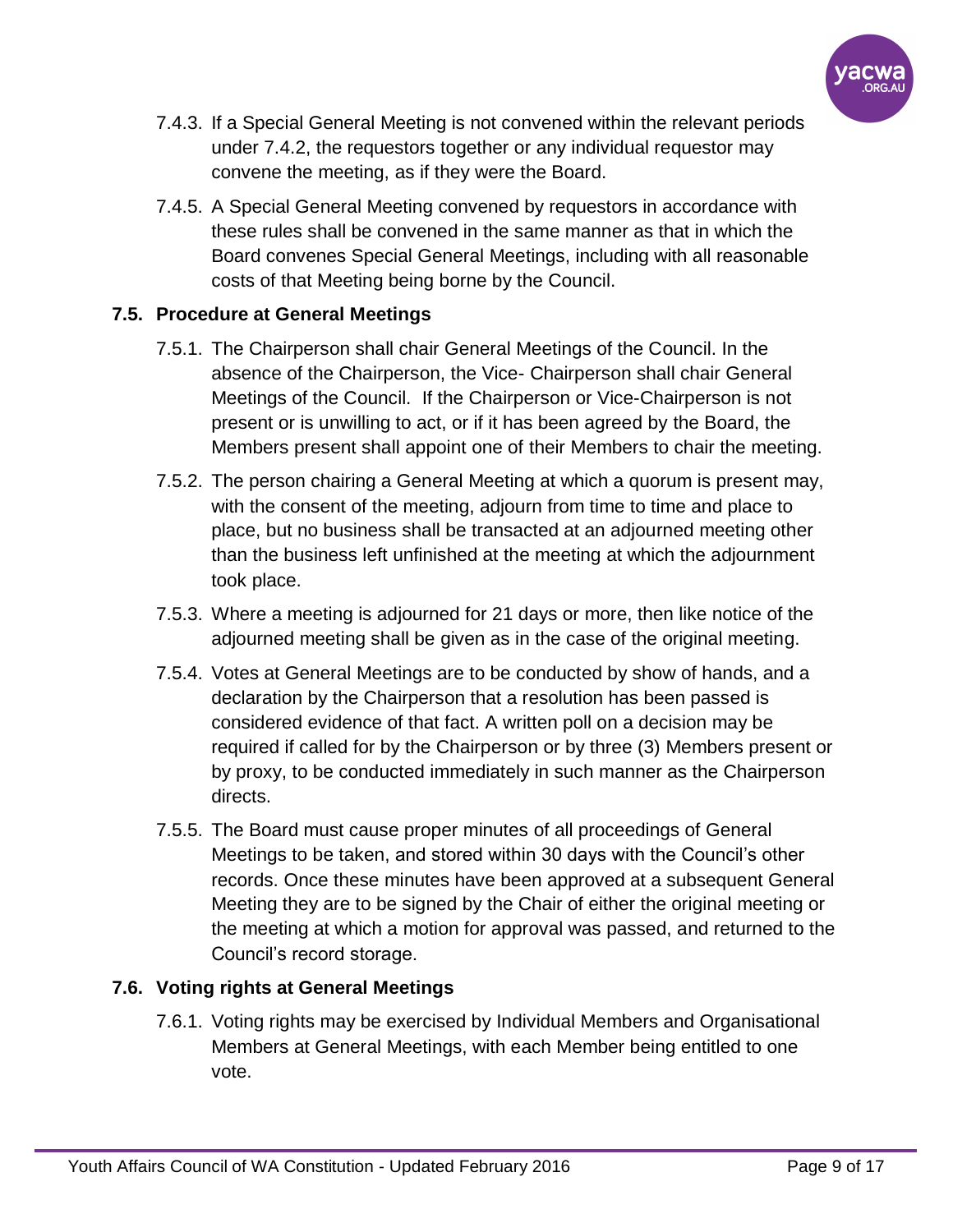

- 7.6.2. Organisational Members' votes may be exercised by their appointed representative under this Constitution.
- 7.6.3. Associate members shall be entitled to attend all General Meetings of the Council, but shall not be entitled to vote.
- 7.6.4. A person who is an Individual Member in their own right and a representative of an Organisational Member shall be entitled to exercise their own vote and a vote for the organisation they represent.

# **7.7. Proxy Voting**

- 7.7.1. A Member may exercise voting rights at General Meetings by proxy in writing in a form approved by the Board, appointing another Member to exercise their vote at that meeting.
- 7.7.2. The proxy voting form for a General Meeting is to be enclosed with the notice of that General Meeting to Members.
- 7.7.3. No Member or Member representative may exercise more than one proxy at a meeting, other than as specified under 7.7.4.
- 7.7.4. The provisions of 7.7.3. do not apply to the Chairperson of a General Meeting, who may exercise more than one proxy.

# **8. BOARD OF THE COUNCIL**

## **8.1. Purpose**

- 8.1.1. The affairs of the Council will be managed exclusively by the Board, under the provisions of this Constitution.
- 8.1.2. The Board delegates some of its responsibility under the Board Charter and Delegation of Authority documents.

# **8.2. Composition**

- 8.2.1. The Board will consist of:
	- i. one Chairperson; and
	- ii. one Vice Chairperson; and
	- iii. one Treasurer; and
	- iv. two Ordinary Members who were young people at the time of their election; and
	- v. four other Ordinary Members.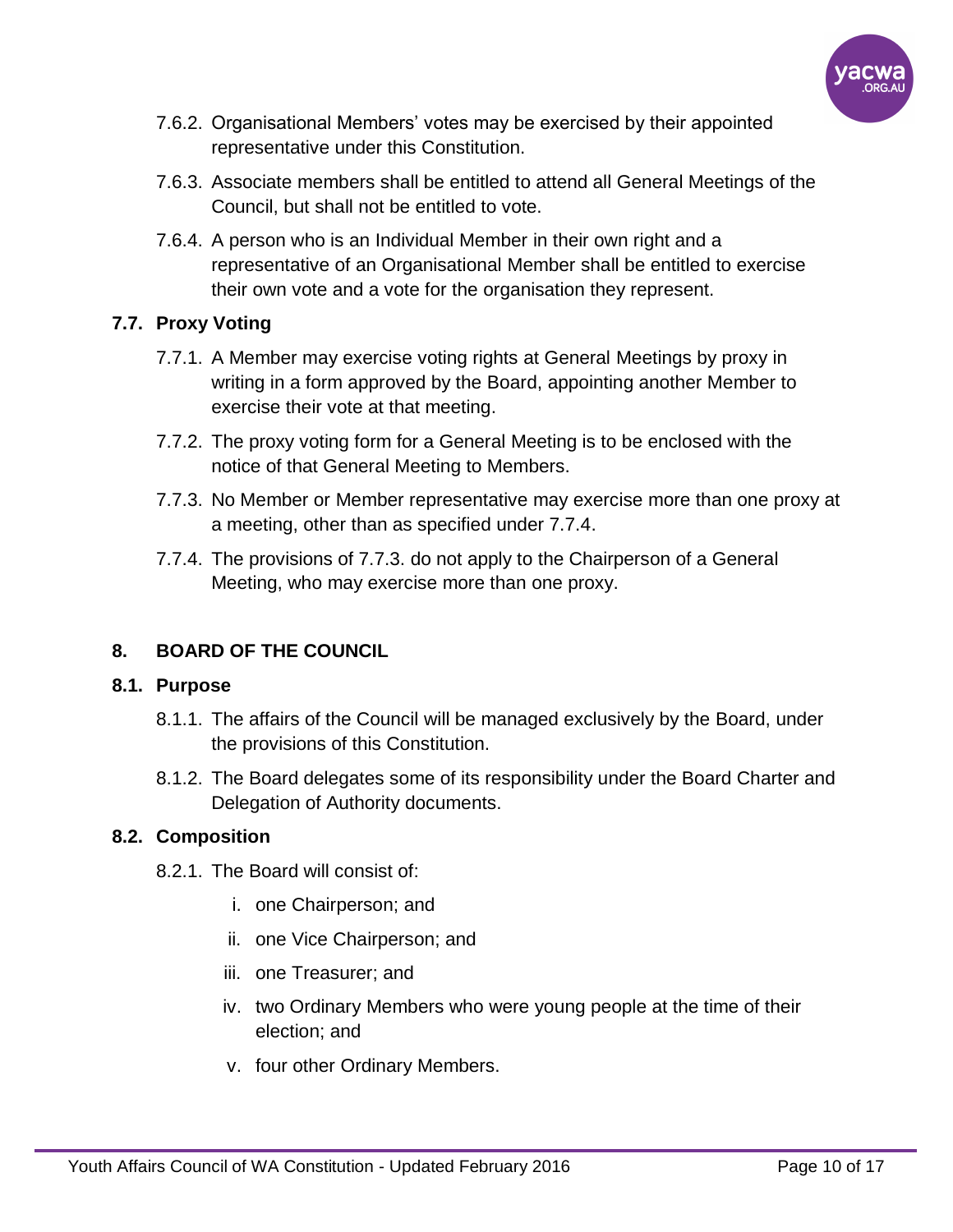

- 8.2.2. The Chairperson, Vice-Chairperson and Treasurer shall be appointed from within the Board by a Board resolution at the first Board Meeting following the Annual General Meeting at which the Board is appointed.
- 8.2.3. The Chairperson is not to be an employee of the government.
- 8.2.4. The Board may co-opt up to two additional members who do not have voting rights, in order to address skills shortages on the Board or for other purposes as the Board sees fit. Co-opted members are appointed for a term no longer than the period until the next Annual General Meeting.
- 8.2.5. The Executive Officer of the Council shall be ex officio a member of the Board but without the power to vote.

#### **8.3. Eligibility and Nomination**

- 8.3.1. To be eligible to serve on the Board an individual must:
	- i. be an Individual Member of the Council; and
	- ii. have not served as a Board member continuously for more than two terms preceding the term for which they currently seek appointment; and
	- iii. have not been an employee of the Council at any point in the twelve months prior to the date of the Annual General Meeting at which they seek appointment.
- 8.3.2. As per the eligibility requirements of this clause, a Board member may not serve more than three consecutive terms of three years (nine years in total). At the expiration of three consecutive terms a Board member must leave the Board for at least one year before becoming eligible for re-election to the Board.
- 8.3.3. A call for nominations to the Board will be made no less than 42 days prior to the date of the Annual General Meeting, with all nominations to be received in writing by the Executive Officer no less than 28 days prior to the date of the Annual General Meeting.
- 8.3.4. All nominations must be in a form prescribed by the Executive Officer and include the consent of the nominee and the signature of at least one Individual Member other than the nominee who supports the nomination.
- 8.3.5. If more nominations are received than positions vacant, the Board shall appoint by an ordinary Board resolution no less than 21 days prior to the date of the Annual General Meeting, two (2) returning officers to conduct an election of the Board as per the provisions in section 8.5.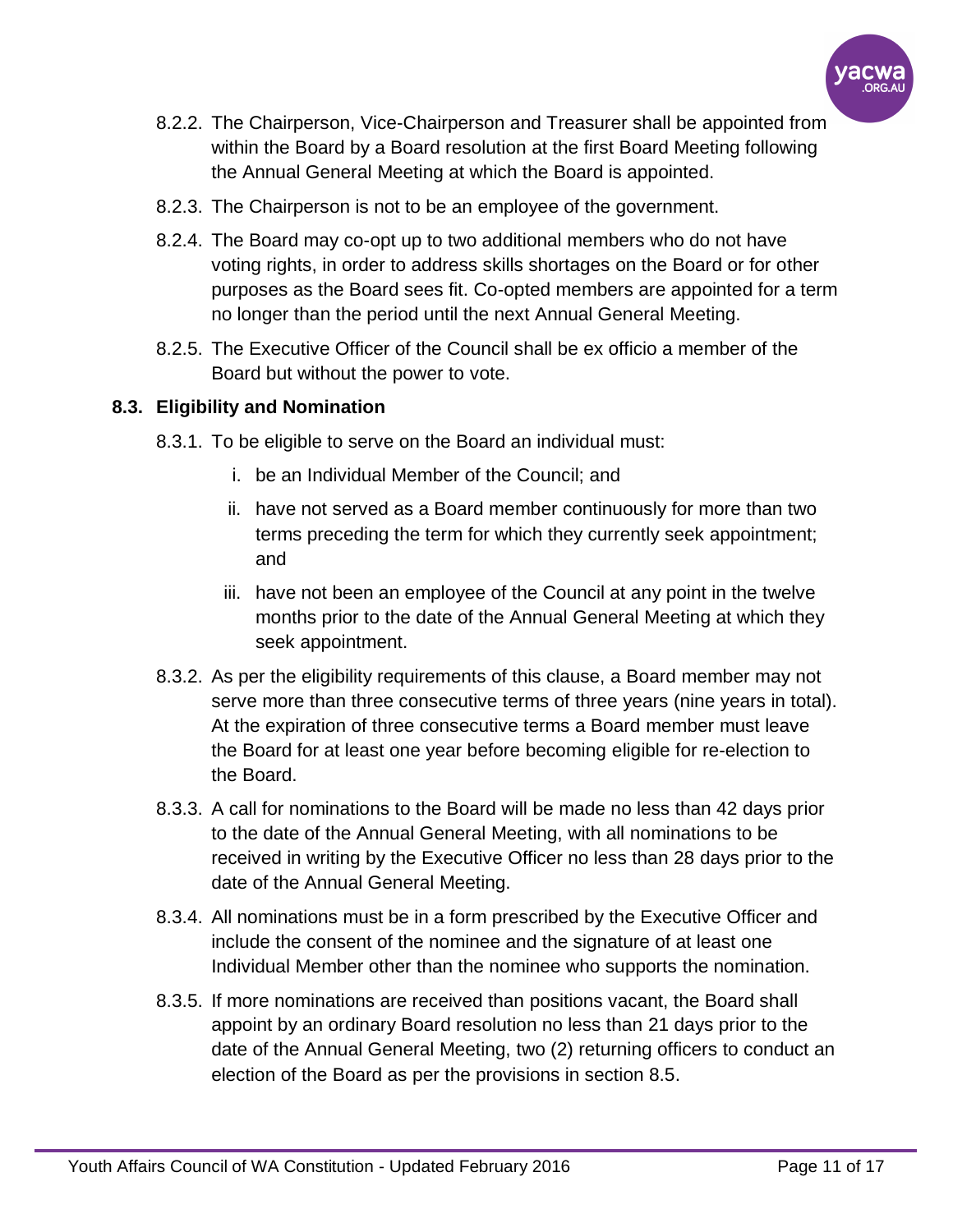

# **8.4. Appointment**

- 8.4.1. Board members are appointed for a term of three years via a resolution of the Annual General Meeting.
- 8.4.2. Board membership has a rolling expiry, with one third of the Board members positions being declared vacant at each Annual General Meeting.
- 8.4.3. Where an election is not required, the names of the individuals who will be appointed to the Board will be included in the notice of the Annual General Meeting provided to Members.
- 8.4.4. If vacancies remain on the Board after the provisions in clauses 8.3. and 8.4. have been completed, nominations to the Board may be accepted from the floor of the Annual General Meeting. If such nominations from the floor do not exceed the number of vacancies the Chairperson will declare those persons to be duly elected to the Board. Where the number of nominations from the floor exceeds the remaining number of vacancies on the Board, the Chairperson will cause a written poll to be conducted.

## **8.5. Elections**

- 8.5.1. Where an election is required, the Returning Officers will conduct a poll using the proportional voting system-single transferrable vote model.
- 8.5.2. For the purposes of holding an election where Board members under both 8.2.1.iv (young board members) and 8.2.1.v (ordinary board members) are being elected, all candidates will be presented together on the ballot paper. Through the count process positions under 8.2.1.iv and 8.2.1.v will be allocated according to eligibility for those positions.
- 8.5.3. In the case where there are no persons eligible to take a vacant position under 8.2.1.iv successful at the end of the count, the count will be continued with the final positon (or positions if more than one position under 8.2.1.iv is vacant) not being declared until they are held by a person eligible.
- 8.5.4. Voting packages including short biographies of the candidates and a ballot paper will be included in the notice of the Annual General Meeting provided to Members, with all ballot papers to be received by the returning officers no less than 7 days prior to the Annual General Meeting date.
- 8.5.5. Candidates in the election are entitled to vote the same as any other Member of the Council.
- 8.5.6. Completion of the ballot paper for a Board election is subject to the provisions of section 7.6. of this Constitution however is not considered the exercise of a proxy vote under section 7.7. of this Constitution.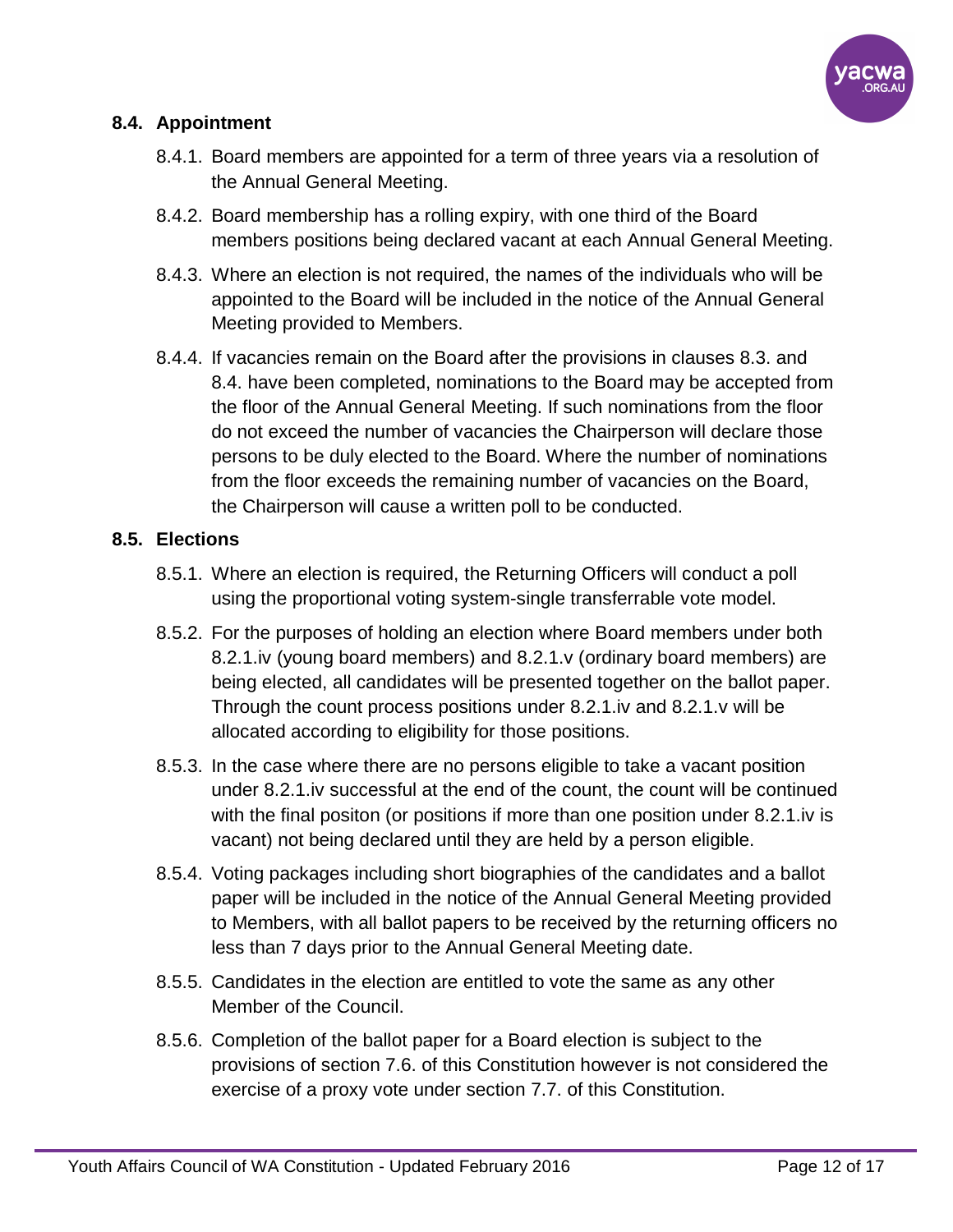

8.5.7. The returning officers will count all votes received by the due date and report to the members at the Annual General Meeting with the outcome of the election.

# **8.6. Extraordinary Vacancies**

- 8.6.1. Any vacancy occurring in any office of the Board between General Meetings may be filled by the Board from any eligible persons and the member of the Board will hold office for the remainder of his or her predecessor's term of office.
- 8.6.2. The office of any member of the Board shall be vacated and an extraordinary vacancy shall arise if any of the following events should occur:
	- i. the member dies; or
	- ii. the member is convicted of an offence under any relevant legislation; or
	- iii. the member resigns their office by notice in writing to the Chairperson, or if that person is the Chairperson, to the Vice Chairperson; or
	- iv. the member fails to attend:
		- a. three consecutive Board meetings; or
		- b. three Board meetings in the same financial year without tendering an apology to the person presiding at each of those Board meetings;

of which the member received notice, and the Board declares that office vacant through an ordinary Board resolution; or

- v. the member ceases to be an Individual Member of the Council; or
- vi. the member is the subject of a resolution passed by a Special General Meeting called under the provisions of this Constitution for the purpose of terminating his or her appointment to the Board.

# **8.7. Board Proceedings**

- 8.7.1. The Board shall meet a minimum of six (6) times in each calendar year and no two meetings shall be separated by a period of more than twelve weeks.
- 8.7.2. Each member of the Board is entitled to one vote and all resolutions of the Board will be passed by a simple majority.
- 8.7.3. In the event of a tied vote the Chairperson is entitled to an additional vote.
- 8.7.4. A quorum of the Board shall be no less than one half of its voting members.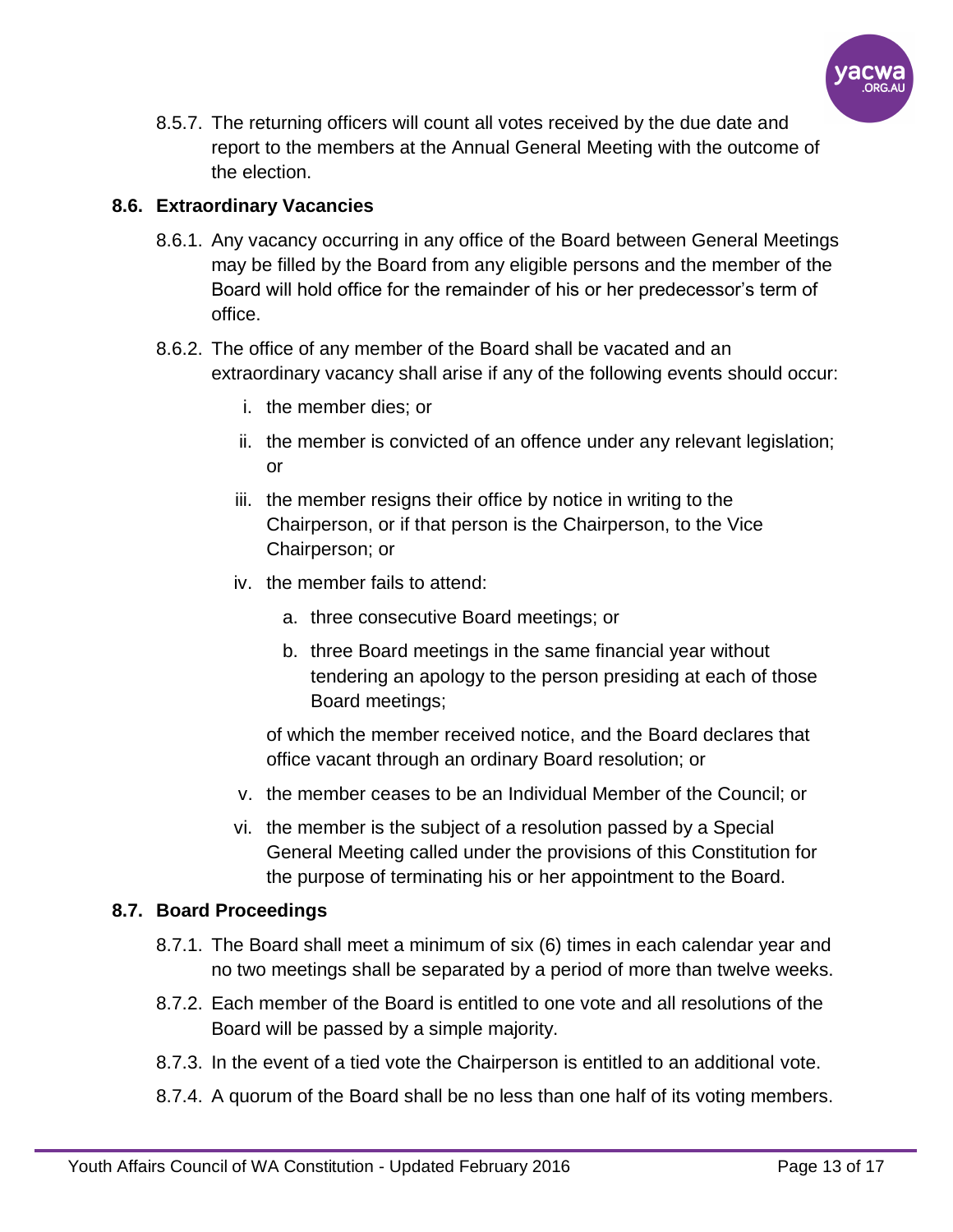

- 8.7.5. The Chairperson is to preside at Board meetings. If at any time the Chairperson is unavailable the Vice Chairperson shall fulfil the role of Chairperson, or in the case that neither are present, a member elected by the members present at that meeting is to preside.
- 8.7.6. As required under the relevant legislation, all Board meetings are to begin with disclosures of pecuniary interest by those present. Disclosures are to be handled as per the relevant legislation and the Board Charter.
- 8.7.7. Notwithstanding any requirements of the Board under any Western Australian or Commonwealth legislation; the Board is responsible for pursuing the objectives of the Council, the formulation and implementation of policy, the establishment of and setting terms of reference for Portfolio Groups, the membership subscription fee and the general organisation and strategic direction of the Council.

## **8.8. Transitional Provisions**

- 8.8.1. The transition from the previous board structure to the structure outlined in this Constitution will be achieved gradually from the date of the first Annual General Meeting following the Meeting at which this version of the Constitution is adopted.
- 8.8.2. Any terms of appointment for Board members which do not expire at the Meeting referred to in clause 8.8.1. will be maintained until the Annual General Meeting at which they do expire.
- 8.8.3. At the Meeting referred to in clause 8.8.1. positions for three (3), three (3) year terms of appointment, and one (1), two (2)-year term of appointment will be considered vacant. If an election is required, the longest terms will be granted to those candidates with the highest number of votes.
- 8.8.4. At the Annual General Meeting following the Meeting referred to in clause 8.8.1. positions for three (3), three (3)-year terms of appointment, and two (2), one (1)-year terms of appointment will be considered vacant. If an election is required, the longest terms will be granted to those candidates with the highest number of votes.
- 8.8.5. For the purpose of the Annual General Meetings referred to in clauses 8.8.3. and 8.8.4., those members who served on the Board in the period immediately preceding these meetings are not subject to the nomination requirement specified in 8.3.1.ii and are instead subject to 8.8.6.
- 8.8.6. For Board members seeking reappointment at the Meetings referred to in clause 8.8.5., these Board members must not have served on the Board for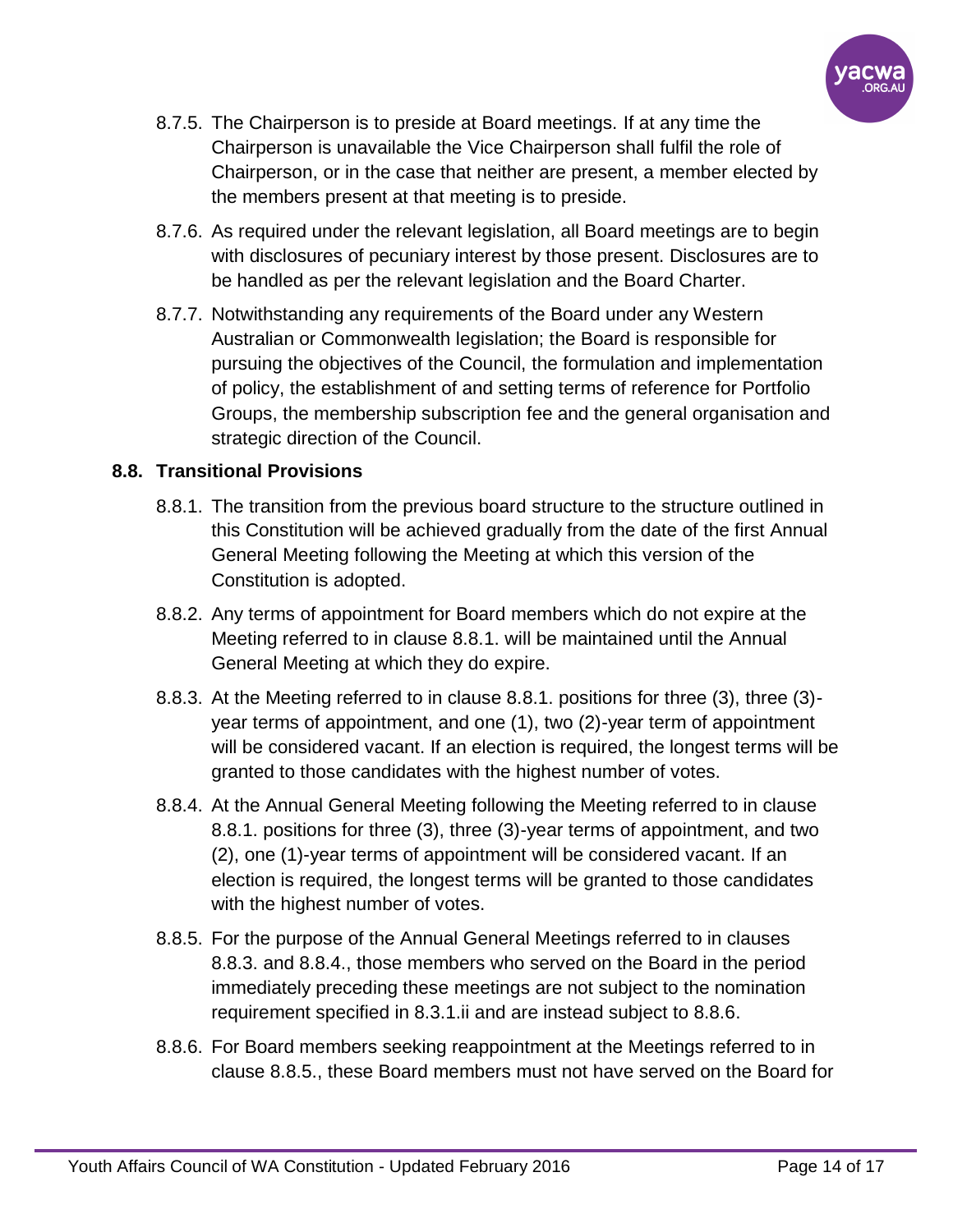

any longer than the six (6) years immediately preceding that Annual General Meeting in order to be eligible for nomination.

# **9. SUBCOMMITTEES**

- 9.1. The Board may from time to time establish subcommittees for the purposes of better achieving the aims and objectives of the Council. Such subcommittees shall be formed for specific purposes and may be established indefinitely, or for a specific period of time.
- 9.2. Subcommittees will operate from the Board Charter, and will report directly to the Board.

# **10. DESIGNATED MEDIA SPOKESPERSON**

The Chairperson is the designated media spokesperson. The Chairperson may delegate the media spokesperson responsibility to the Executive Officer.

# **11. CONSTITUTION OF THE COUNCIL**

- 11.1. This Constitution binds every Member and the Council to the same extent as if every Member and the Council had signed and sealed these rules and agreed to be bound by all their provisions.
- 11.2. The Council may alter or rescind this Constitution in accordance with the relevant legislation.
- 11.3. The Constitution of the Council shall be amended by a vote of not less than threequarters majority of members present and voting at the Annual General Meeting or at a Special General Meeting called for that purpose.
- 11.4. Following a vote under section 11.3. the Executive Officer will lodge details of the change with the relevant government authority under the relevant legislation, and where approval from that authority is required for the changes, will inform the members on the outcome of that request for approval within 14 days of receiving notice.

## **12. FINANCIAL YEAR**

12.1. The financial year of the Council shall be from the 1st day of July to the 30th day of June.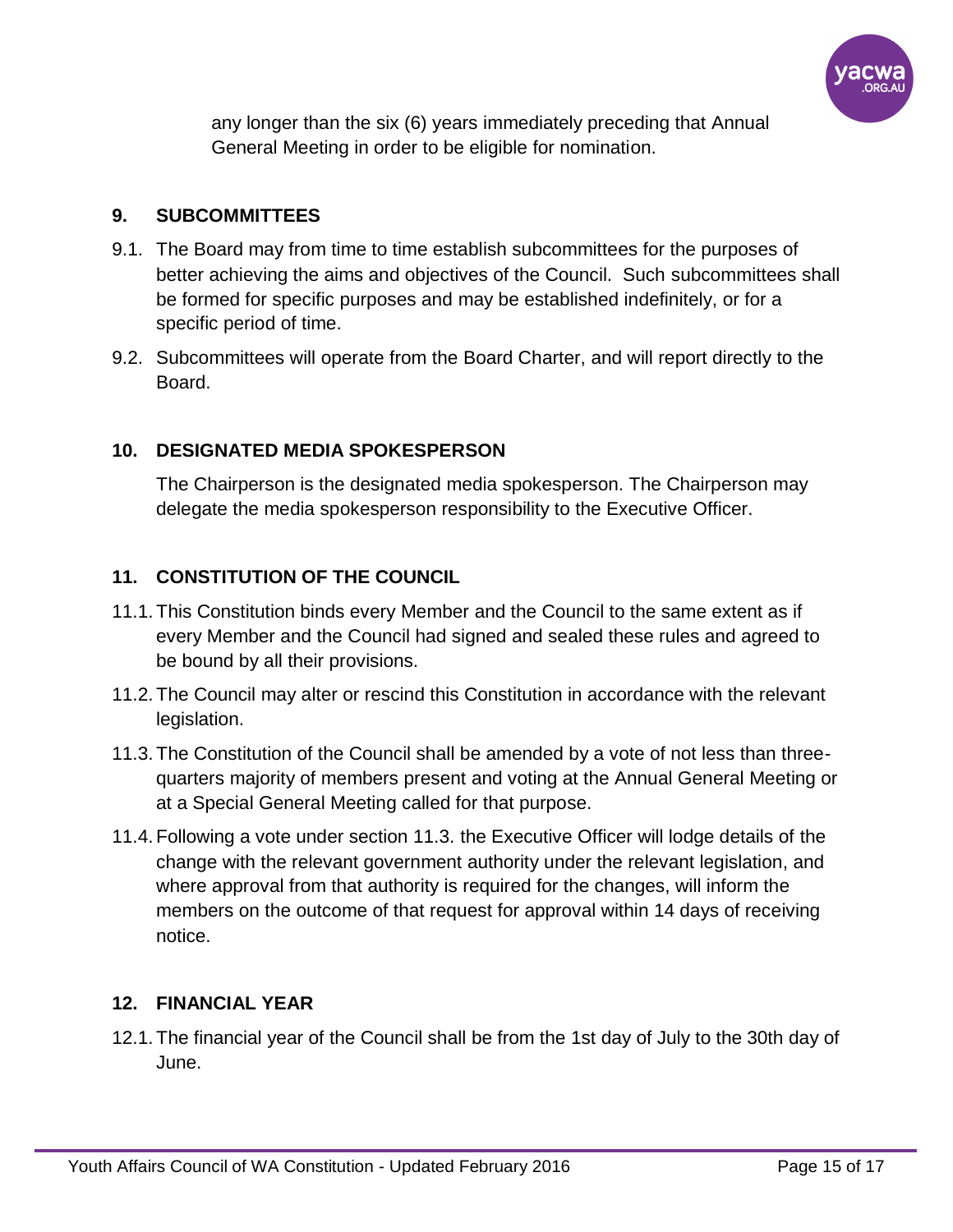

# **13. COMMON SEAL**

- 13.1. The Council will keep a common seal on which its corporate name appears in legible characters, kept in the custody of the Executive Officer.
- 13.2. The common seal may be affixed with the authority of the Board via minuted decision, and countersigned by any two of the Chairperson, Treasurer and the Executive Officer.

## **14. PUBLIC OFFICER**

The Executive Officer shall be the nominated Public Officer of the Council.

# **15. THE CUSTODY OF RECORDS, BOOKS, DOCUMENTS AND SECURITIES OF THE COUNCIL**

The Executive Officer has custody of all books, documents, records and register of the Council other than those required to be kept and maintained by, or in the custody of the Chairperson or Treasurer. These records, books, documents and securities will be kept at the Council's place of business.

# **16. INSPECTION BY MEMBERS OF THE COUNCIL OF RECORDS AND DOCUMENTS OF THE COUNCIL**

A member may at any reasonable time inspect without charge the books, documents, records and securities of the Council.

## **17. DISPUTES AND MEDIATION**

- 17.1. From time to time disputes may arise within the Council that are relevant to the Council's roles, mission and objectives:
	- i. between a member and another member; or
	- ii. between a member and the Council; or
	- iii. between a non-member who receives services from the Council and the Council,
- 17.2. Resolution of disputes shall follow principles of natural justice and procedural fairness and be in accordance with the Council's policies, including making use of a mutually agreed mediator where appropriate.